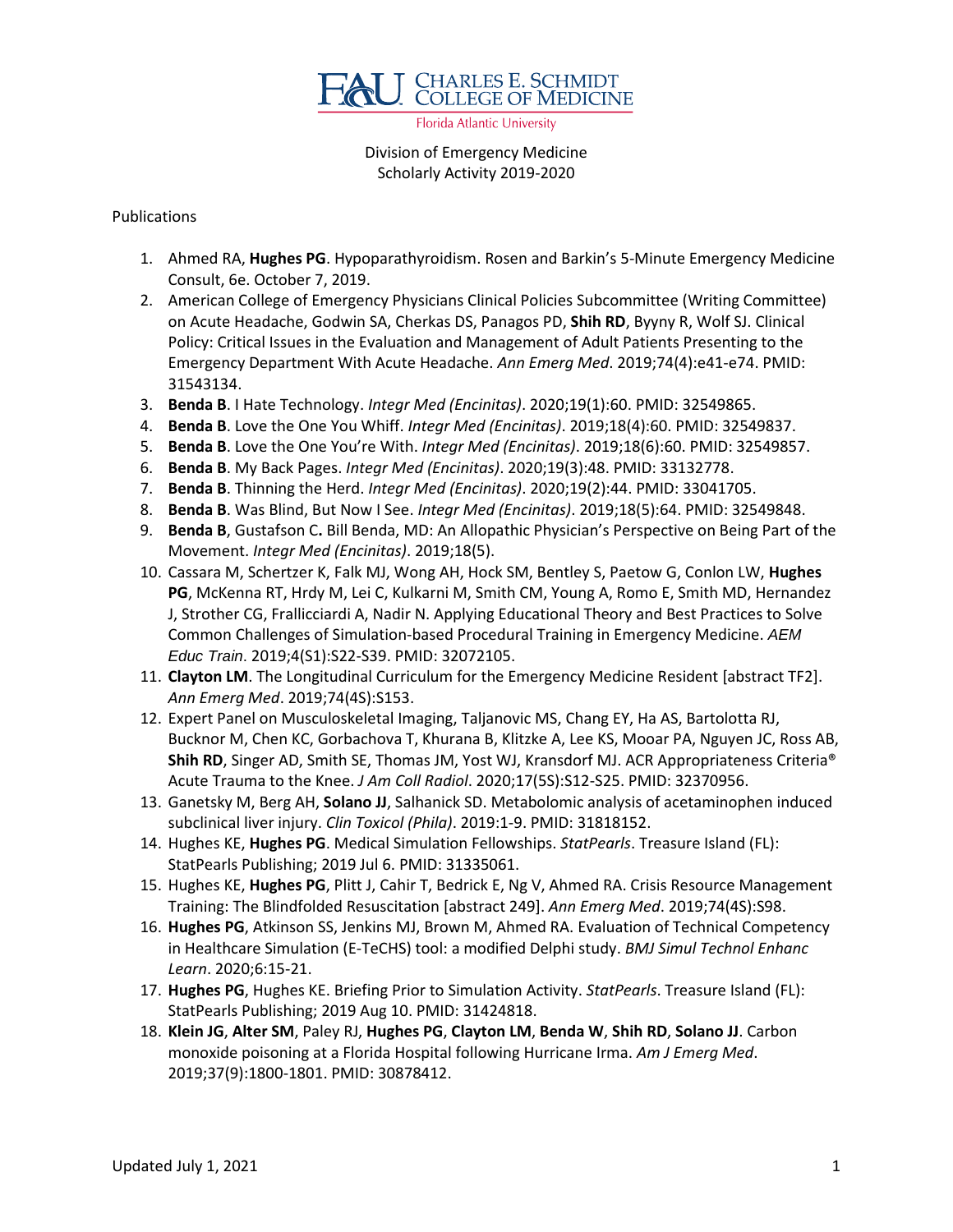- 19. **Shih RD**, Ouslander JG. Intracranial Hemorrhage in Older Adults: Implications for Fall Risk Assessment and Prevention. *J Am Geriatr Soc*. 2020;68(5):953-955. PMID: 32142160.
- 20. **Solano JJ**, **Klein JG**. Persistent Bradycardia in a Pediatric Patient After Blunt Cardiac Trauma. *Ann Emerg Med*. 2020;75(4):521-523. PMID: 32216883.
- 21. Stein PD, Matta F, Gerstner BJ, Kakish EJ, **Hughes PG**, Lata J, Trigger CC, Jutzy KA, Doyle MQ, Warpinski MA, Corser WD, Long JP, Fakhouri NS, Jones CL, Owen KN, Lyons C, **Carracedo D**, Skinner IP, Warner LA, Saffer ER, Deming BA, Cronovich KD, Hughes MJ. Ancillary Findings on CT Pulmonary Angiograms that are Negative for Pulmonary Embolism. *SMRJ*. 2020;4(2).
- 22. Stein PD, Matta F, **Hughes PG**, Hughes MG. Adjunct Therapy and Mortality in Patients with Unstable Pulmonary Embolism. *Am J Cardiol*. 2020;125(12):1913‐19. PMID: 32471550.
- 23. **Wallace MW**, **Solano JJ**. Radial Artery Cannulation. *StatPearls*. Treasure Island (FL): StatPearls Publishing; 2020 Feb 13. PMID: 30969618.

## Grants

1. **Shih RD**, **Alter SM**, **Solano JJ**, Reyes B, **Clayton LM**, **Hughes PG**, **Benda W**, Ouslander JG. Geriatric Head Trauma Short Term Outcomes Project. Florida Medical Malpractice Joint Underwriting Association Grant for Safety of Health Care Services #2018-01. July 1, 2019 to June 30, 2021. \$959,750.

## Oral Presentations

- 1. **Clayton LM**. The Longitudinal Curriculum for the Emergency Medicine Resident. Oral presentation at: 2019 American College of Emergency Physicians Research Forum, Denver, CO. October 29, 2019.
- 2. Frallicciardi A, Paetow G, Moadel T, Young A, **Hughes PG**, Hock S, Cassara M, Lei C. Simulation Workshop: Critical Strategies in Simulation Procedural Skills Training for High-risk/Low Frequency Procedures. Pre-conference workshop conducted at: Society for Academic Emergency Medicine, Denver, CO. May 12, 2020. (accepted: conference cancelled due to coronavirus)
- 3. Hock S, Hrdy M, Young A, Paetow G, Cassara M, **Hughes P**, Schertzer K, Conlon L, Frallicciardi A, Smith M, Falk M, Nadir N, Lei C, Strother C, Smith C, Romo E, Kulkarni M, McKenna R, Moadel T. Procedural Skills training for Emergency Medicine: Applied Educational Theory. Procedural workshop conducted at: 20th International Meeting on Simulation in Healthcare, San Diego, CA. January 20, 2020.
- 4. Hughes KE, **Hughes PG**, Cahir T, Plitt J, Bedrick E, Ng V, Ahmed RA. "Crisis resource management training: the blindfold code exercise." Presentation at: American College of Emergency Physicians Scientific Assembly, Denver, CO. October 28, 2019.
- 5. **Hughes PG**, Atkinson SS, Jenkins MJ, Brown M, Ahmed RA. Evaluation of Technical Competency in Health Care Simulation Tool: A Modified Delphi Study. The Gathering of Healthcare Simulation Technology Specialists (SimGHOSTS), Miami, FL. July 31, 2019.